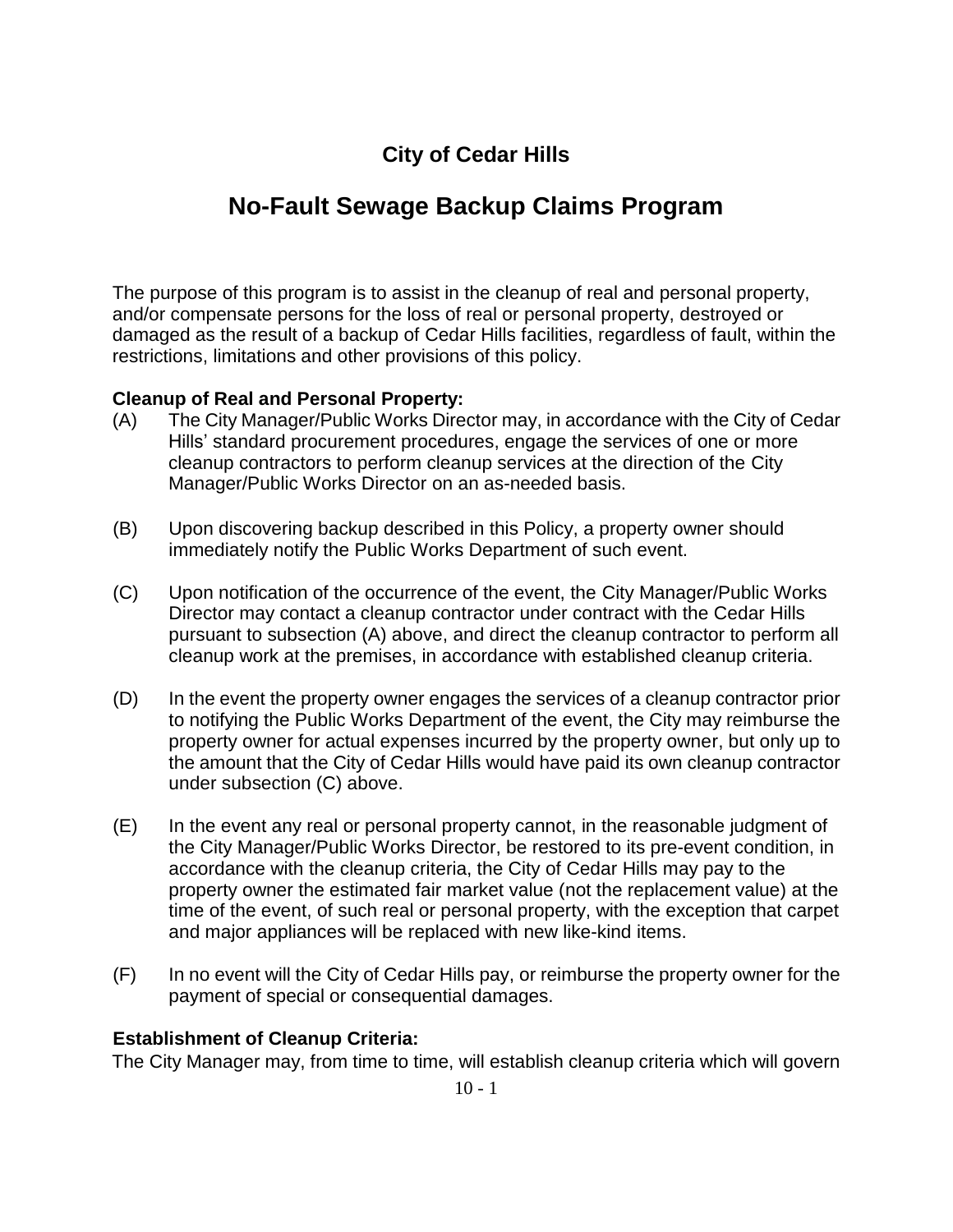the Cedar Hills' cleanup and payment responsibilities under this Policy. In establishing such cleanup criteria, the City Manager may give due consideration to generally available health guidelines, recommendations from governmental and academic experts, and other sources of guidance reasonably deemed by the City Manager to be balanced, unbiased, and protective of health and safety.

# **Application - Time Limitations:**

Any request for reimbursement of cleanup expenses under this policy, or payment of fair market value, may be made by filing a written application in such form as prescribed by the City Manager. Such application must be submitted to the City of Cedar Hills Manager within thirty (30) days after the occurrence of the event.

## **Qualification for Assistance:**

An application or request for assistance or payment under this Policy may qualify only if the City Manager, after due inquiry or investigation, makes an affirmative determination that the event was the result of a backup of Cedar Hills facilities, and that none of the following circumstances apply:

- (A) The loss was the result of a force majeure including but not limited to acts of God, acts of public enemies, insurrections, riots, war, landslides, lightning, earthquakes, fires, storms, floods, washouts, droughts, civil disturbances, explosions, acts of terrorism, sabotage, or any other similar cause or event not reasonably within the City of Cedar Hills' control;
- (B) The loss was caused by either an act or omission of the property owner, the property owner's agent, or a member of the property owner's family or business;
- (C) The property owner failed to file a claim hereunder in a timely manner, or failed to comply with any other procedural requirements of this Policy;
- (D) The loss is the result of intentional or negligent acts of third parties; or
- (E) The loss is wholly covered by private insurance.

## **Reduction in Assistance:**

The City of Cedar Hills may limit any assistance, or reduce any payment, under this Policy based upon any of the following:

- (A) The property owner did not act responsibly to prevent, avoid or minimize the loss;
- (B) The property owner is unable to fully substantiate or document the extent of the loss;